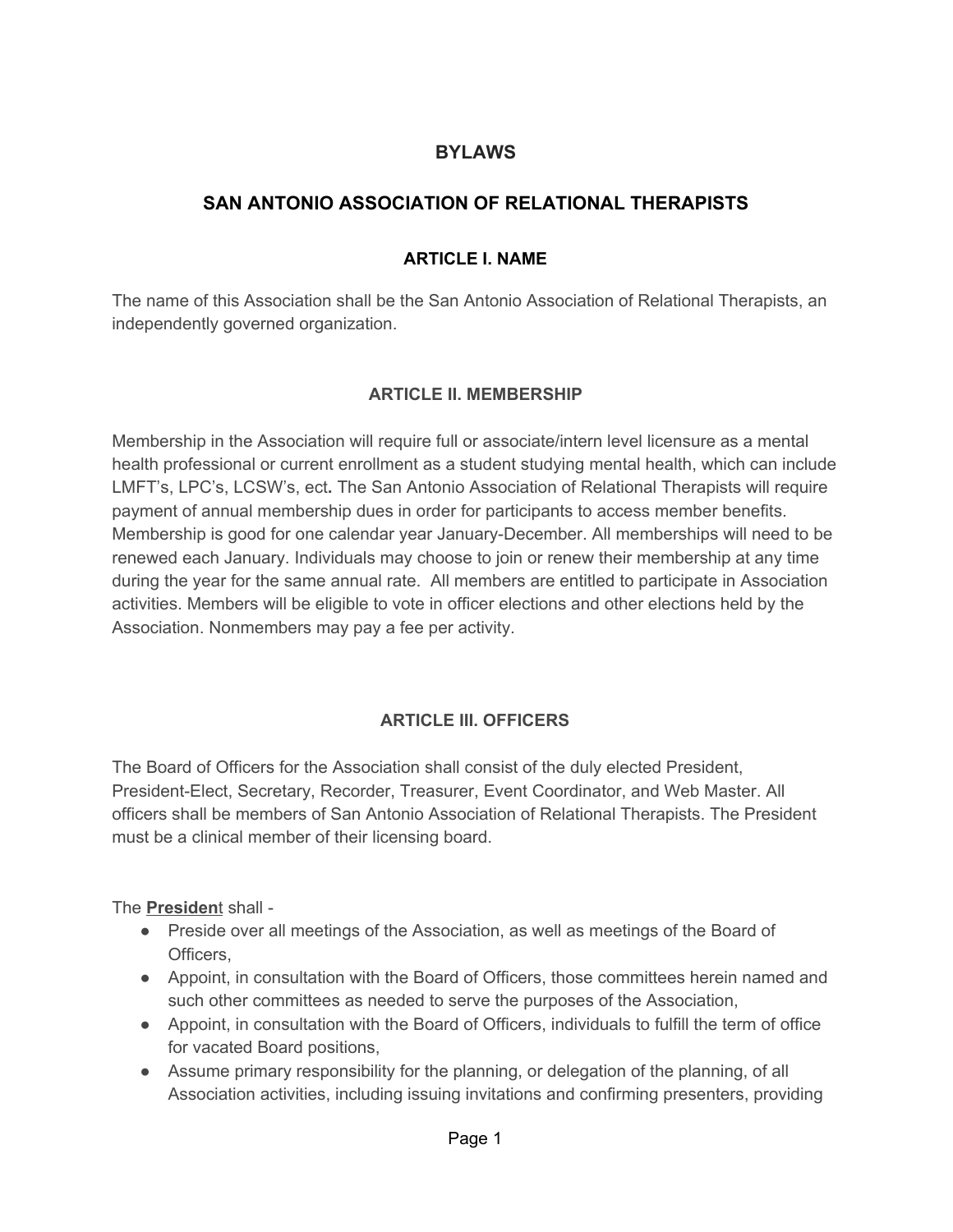details in a timely manner to the Secretary to disseminate to members and general mailing list, and securing a meeting location,

- Provide oversight and support to Treasurer in the management of the Association's finances,
- Provide support and oversight for the Association's committees.

## *The office of President may be held by one individual or shared by two co-presidents.*

## The **President-Elect** shall-

- In the absence of the President, perform the duties of the President,
- Perform the duties assigned by the President,
- Facilitate the election of new officers each December, including actively soliciting nominations for officers and committee chairs throughout the year,
- Plan, in consultation with the Board of Officers, special meetings of the Association, including inviting and securing presenters, providing details to the Secretary in a timely manner to disseminate to members, and securing a meeting location.

## *In the event that the office of the President is vacated prior to the end of the election year, the President-Elect shall become the President.*

The **Recorder** shall-

- Keep minutes of Board meetings and disseminate copies to the Board Officers.
- Maintain the SAART archive of meeting minutes to facilitate ongoing productivity and efficiency of the Board.

# The **Secretary** shall-

- Maintain and update our mailing lists
- Prepare all documents and forms needed for regular and special meetings (e.g copies of presenter handouts, speaker evaluations, CEU certificates, sign in sheets).
- Collect, organize, and oversee the maintenance of all records required for compliance with the Texas State Board of Examiners of Marriage and Family Therapists to maintain status an an approved provider of Continuing Education credits.
- Oversee the check-in table at Association events.
- Communicate updates regarding new members to the Membership Committee

The **Treasurer** shall-

- Maintain and update the list of active members. Communicate updates regarding new members to the Secretary.
- Collect and deposit the dues and fees paid by members and for any special events hosted by the association.
- Keep a record of the accounts, expenses, and disbursements of the Association.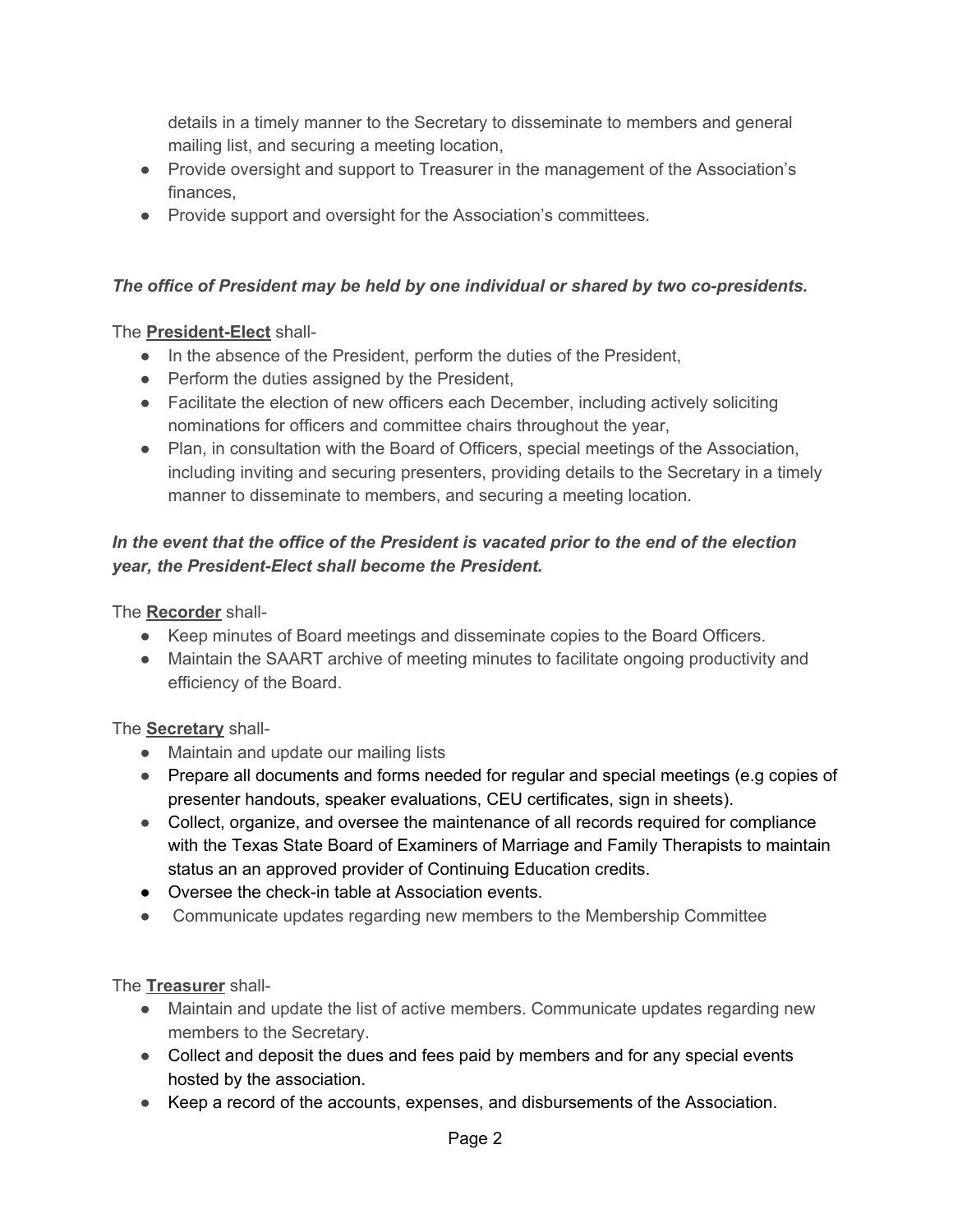- Regularly report to the membership regarding the financial holdings and activities of the Association.
- Prepare, or oversee the preparation of any financial reports required for tax purposes.
- Submit our annual CEU Provider Renewal Application

The Event Coordinator shall-

- Generate Invitations/evites for Association events
- Post Association events on SAART social media sites
- Organize and confirm RSVPs for Association events and send information to the secretary in order to create Sign In Sheets.

**The Event Coordinator and WebMaster may work together to disseminate pertinent information to members and the community via the SAART blog and social media sites.**

The WebMaster shall-

- Promote SAART and its members through the Association's website and online activities.
- Ensure that the Association's website is maintained and updated.
- Ensure that necessary payments are made to maintain an active, professional, and functional website.

# **ARTICLE IV. COMMITTEES**

Section 1. The standing committees may include the following: Membership, Hospitality, and Program Planning.

#### **The Membership Committee**

The Membership Committee shall promote membership in the Association and attendance of events. The Chair of the Membership Committee shall assist the Treasurer in maintaining an accurate and up-to-date list of all members, as well as a contact list of potential members and subscribers to receive information electronically from the Association regarding activities and opportunities. The Membership Committee shall also facilitate involvement and membership of local students in Association activities. The Committee shall ensure that information is provided to local faculty members in a timely manner to ensure that students are informed of regular and special meetings of the Association.

### **The Hospitality Committee**

The Hospitality Committee shall plan and prepare refreshments for regular Association meetings, and collaborate with the SAART Officers to plan and prepare for special events sponsored by the Association. The Chair of the Hospitality Committee shall confirm arrangements for refreshments with the President prior to each Association event.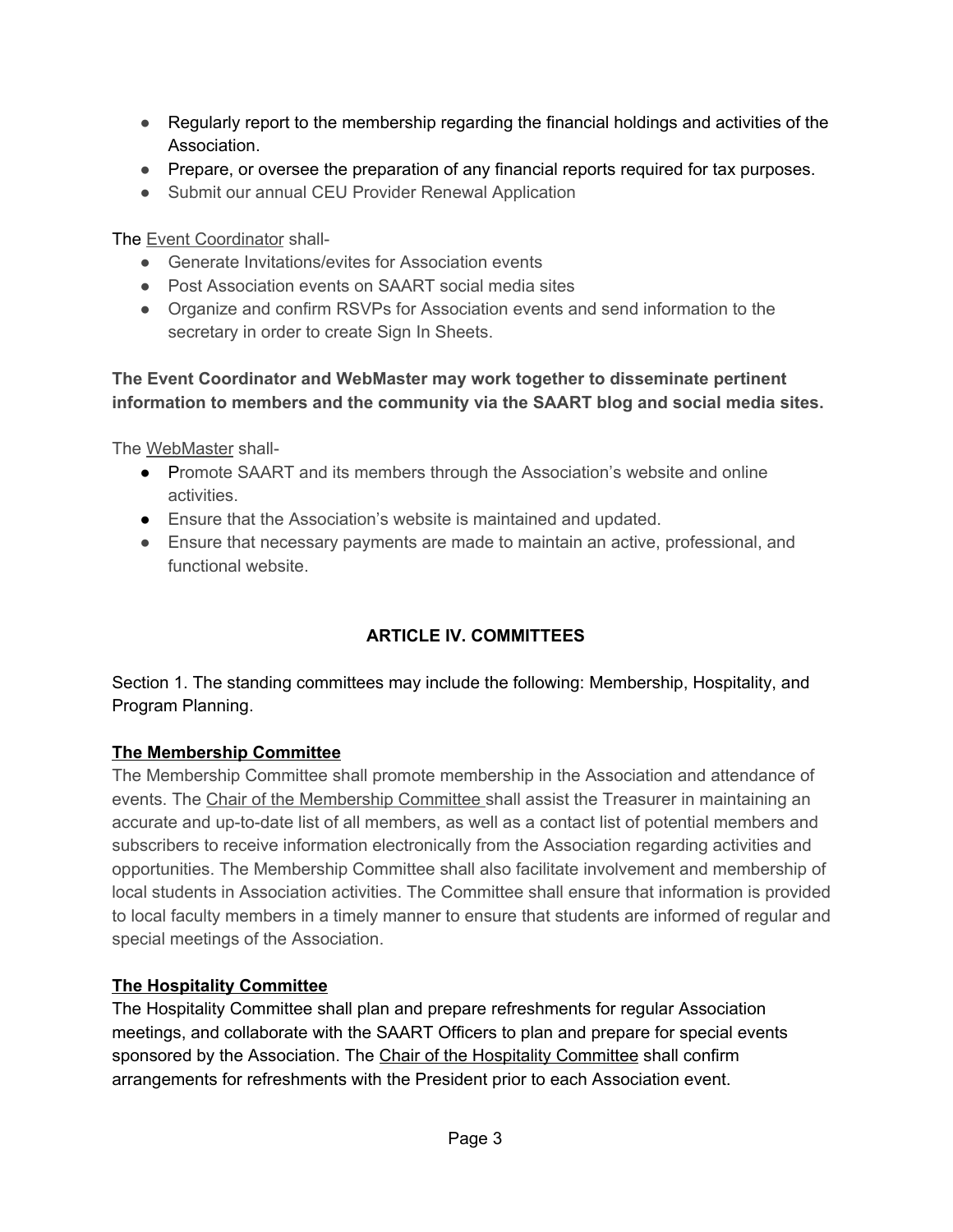#### **The Program Planning Committee**

The Program Planning Committee shall plan and coordinate programs for the Association meetings, special seminars and workshops, small study or support groups, and any other continued education events. The Chair of the Program Planning Committee shall attend each Board of Officers meeting to consult and assist in program planning, and prepare with the Committee members suggestions of topics and available speakers for regular meetings of the Association.

Section 2. The Board may appoint committees as necessary to carry on the work of the Association.

Section 3. All committee chairpersons shall report to the President.

Section 4. The Board may, at its discretion, extend the authority to make decisions to additional committee chairpersons.

## **ARTICLE V. ELECTION AND TERMS OF OFFICE**

Section 1. The membership shall be notified electronically no less than ten (10) calendar days before any meeting during which Association officers are to be elected.

Section 2. At the final Association meeting of the year, the election shall be conducted. A simple majority of Association members voting shall decide the election. Members unable to be present for an election may vote electronically by sending completed ballots to the sitting President.

Section 3. The term of office for each elected officer shall be one (1) year, from January 1 to December 31. Treasurer shall be elected for a term of two (2) years, from January 1 to December 31. Officers filling vacancies shall remain in office for the remainder of the unfilled term.

### **ARTICLE VI. MEETINGS**

Section 1. The primary purpose of Association meetings shall be to engage in professional networking, professional support, and professional education through attainment of Continuing Education credits.

Section 2. The last meeting of the year shall include a portion of time dedicated to the election of new officers.